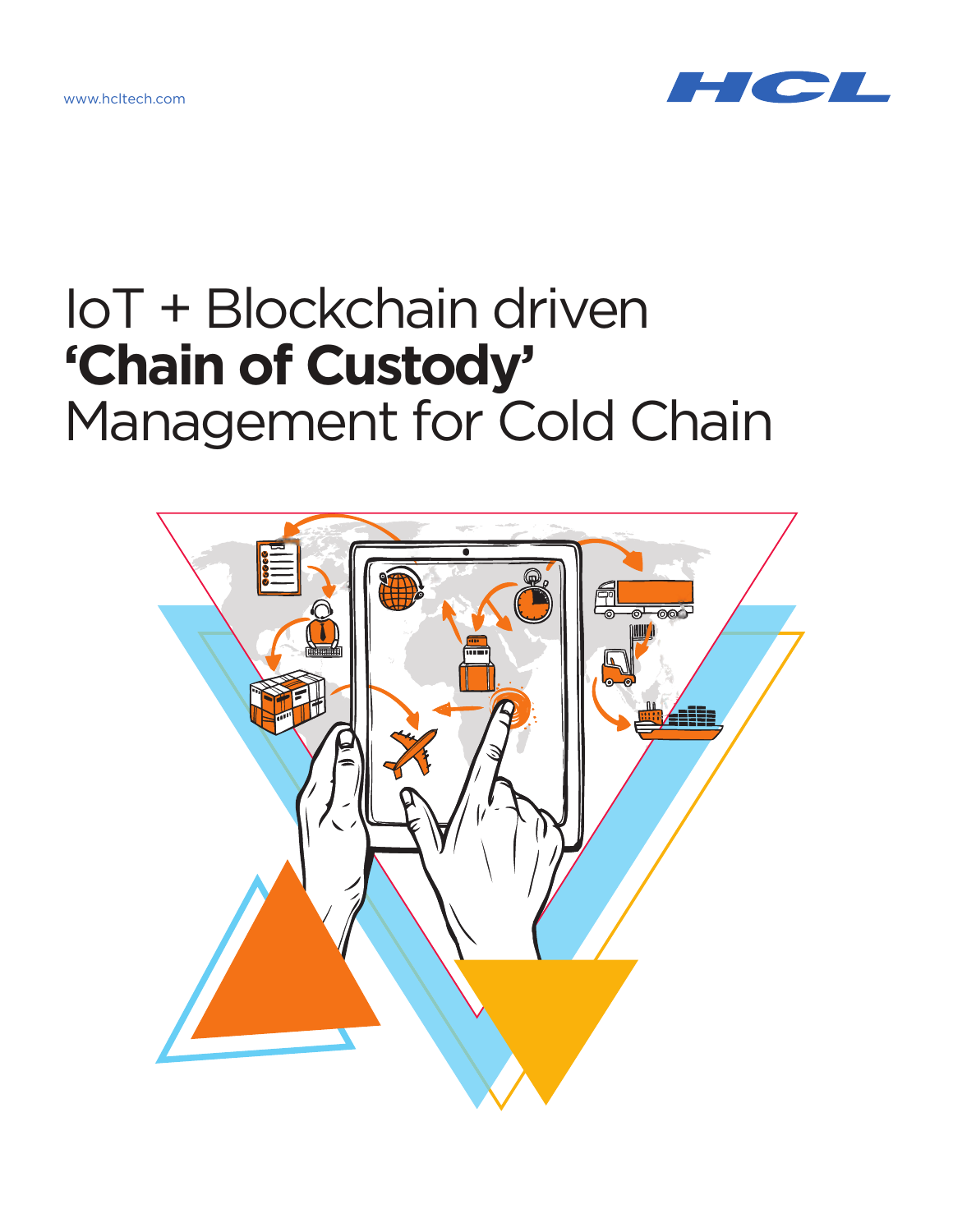The Cold Chain Logistics market is a growing area, but near-real-time visibility into each transaction is insufficient, and at best cumbersome & error-prone. HCL's Cold Chain Logistics Monitoring solution coupled with Blockchain addresses this gap, while enabling asset/shipment integrity to be maintained in the desired manner and bring about trust & transparency across all stakeholders in a supply chain transaction.

The solution is built on Microsoft's Azure IoT Suite as the IoT platform to handle the data requirements. It can also be deployed on other IoT platforms as well.

HCL's Cold Chain of Custody management solution leverages IoT to provide continuous visibility into shipment location & integrity. This is done using tracking & condition monitoring devices. Additionally, the solution is powered by Smart Contracts, which is a core component of the Blockchain technology. This helps enable trust across the entire stakeholder network & automate workflows among different systems (think Interoperability).

The solution addresses challenges related to obtaining visibility into shipment conditions and finding out where contract violations (if any) are occurring. The solution provides scope for further customization & integration as an end-to-end offering tailored to customers' specific needs. This could include reduced (minimal to none) paperwork, self-executing contracts such as payment release automation, and tamperproof audit trails management.

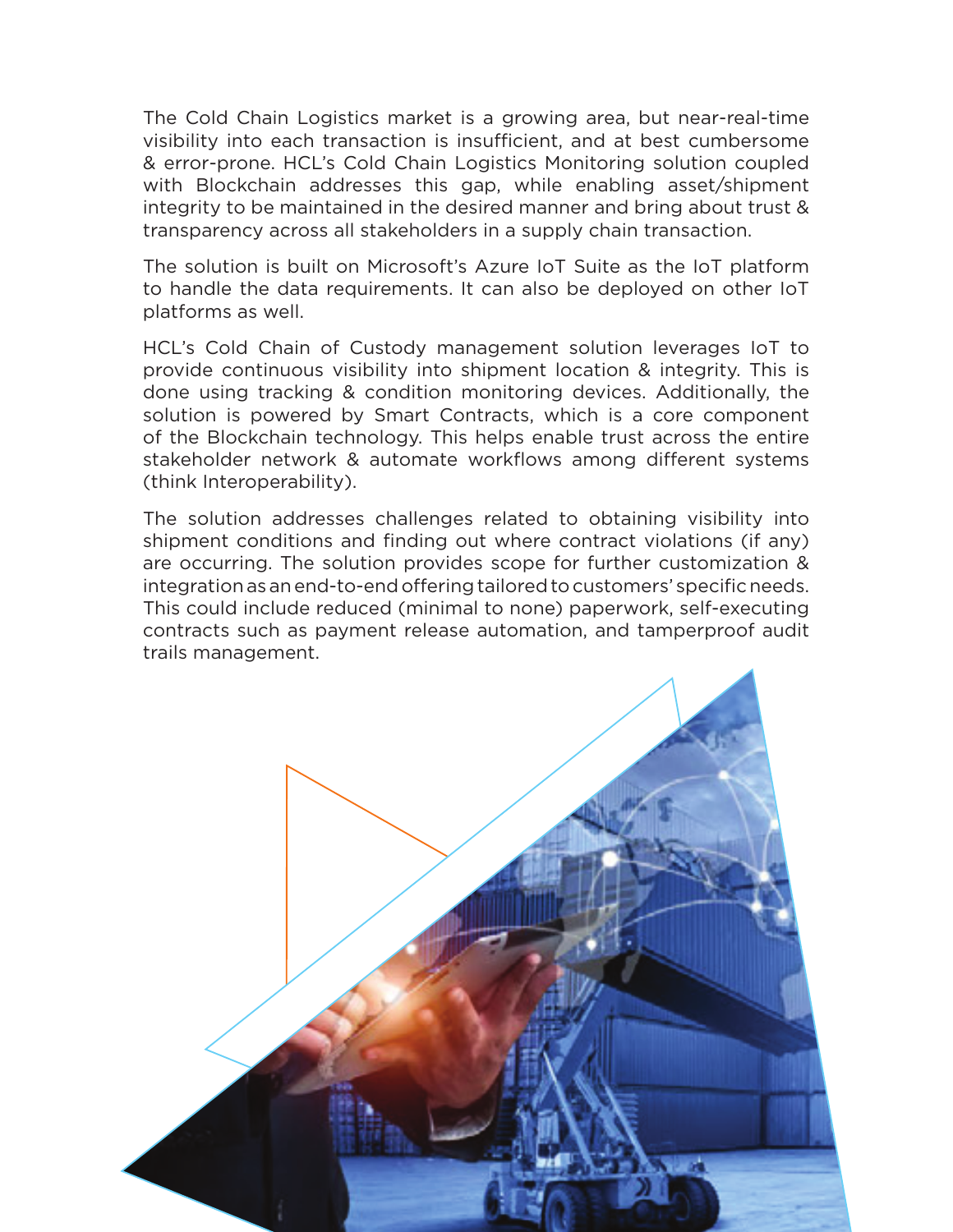## **Cold Chain Breaches**

 $\triangleright$  About 12-14% of \$400Bn worth of fresh produce gets spoilt during transit every year due to suboptimal refrigeration conditions

> *(https://www.wsj.com/articles/coldshipping-in-hot-demand-as-the-worldcraves-more-fresh-food-1525003200)*

\$35 billion is lost each year through healthcare products damaged by temperature deviation in transportation

*(https://www.iata.org/whatwedo/cargo/ pharma/Documents/ceiv-pharmaspecifications.pdf)*

#### **Theft of shipments**

 $\triangleright$ Online sales of luxury goods have doubled from 2014–2019, to around \$42 billion. This represents a great opportunity for local businesses to expand. However, when watches, jewellery, and loose stones worth up to \$300,000 or more are shipped routinely, risk mitigation is a necessity. Total dollar losses from crimes committed against U.S. jewellery firms are more than \$69 million annually, according to the Jewellers' Security Alliance. There has also been a marked increase in the number of thefts for high-end clothing and shoes, particularly in California and Florida.

> *( h t t p s : //w w w. u p s .c o m /u s /e n / services/knowledge-center/article. page?kid=a0f28c70)*



D

DID

YOU

KNOW

According to National Retail Federation's 14th annual organized retail crime (ORC) study, 92% of retailers that were surveyed acknowledged having an ORC within the last year (29% stating that they occurred during the supply chain process) and 71% found the problem to be increasing. According to retailers, the digital environment is making it easier and easier for thieves to sell stolen goods and that harsher penalties need to be enforced for cargo theft, with 73% of surveyors believing that there should be a federal ORC law in place.

*(https://roadscholar.com/blog/holidaycargo-theft-continues-to-strike-retailersas-value-of-stolen-goods-rise)*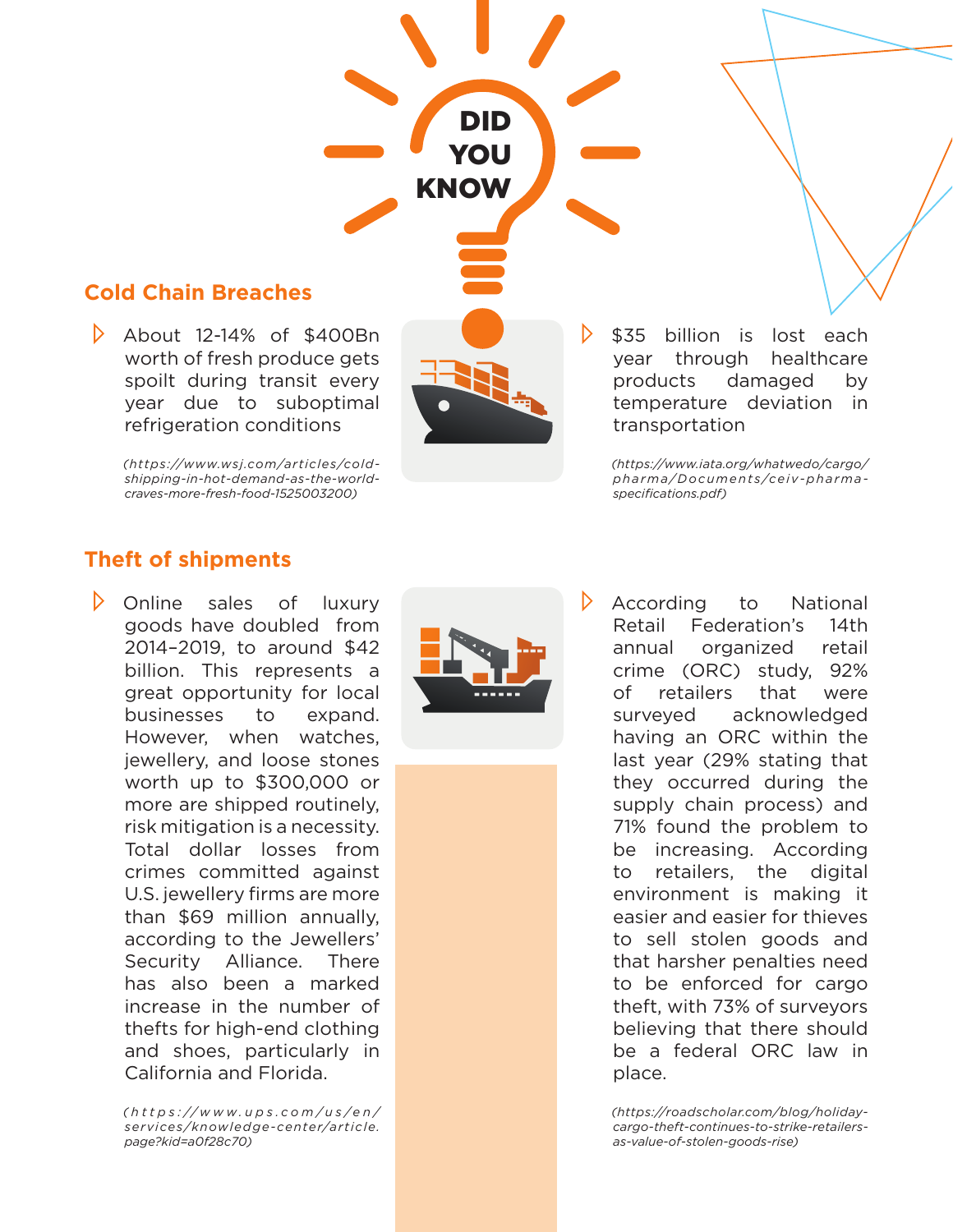## **Counterfeit products in retail industry**

D. Everything from luxury watches to handbags. computer games to — most scary of all – medicines, have been affected. Although the scourge of counterfeiting is not new, the sale of fake goods has certainly increased post digital transformation and with increasing globalisation. Today, the amount of total counterfeiting has reached a staggering 1.2 Trillion USD globally according to the Global Brand Counterfeiting Report 2018.



The global luxury industry is worth \$320 billion of which the fake luxury product market stands at \$22 billion

*(https://www.indianretailer.com/article/ technology/back-end/How-retailers-candeal-with-counterfeit-luxury.a5671/)*

D. There were predictions issued by the International Trademark Association (INTA) and the International Chamber of Commerce, saying that the global economic value for counterfeiting could reach as high as \$2.3 trillion by 2022 compared to \$1.7 trillion in 2015.

*(h t tps: //www.sci.ca /the-hub /re tailecommerce-logistics/counterfeitprevention-in-the-supply-chain/)*

 $\triangleright$  eCommerce sales in 2016 were estimated to be

worth \$1.86 trillion and are projected to grow to \$4.48 trillion by 2021—almost equivalent to the GDP of Japan! With counterfeiting on the rise, it has become a big slice of an incredibly big pie.

*(https://www.wsj.com/articles/cold-shipping-in-hot-demand-as-theworld-craves-more-fresh-food-1525003200)*

#### **Product recalls & Reverse Logistics**

Shipping costs aren't the only thing weighing retailers' digital profits this holiday season. As operations become more complex for companies doing business both online and in store, out-of-stocks, overstocks and returns are costing retailers \$1.75 trillion a year — a number that's only moving higher.

*(https://multichannelmerchant.com/blog/ reverse-logistics-biggest-retail-problemtechnology-yet-solve/)*



According to the Reverse Logistics Association, the value of returns annually is estimated to cost between USD 150 and 200 billion. Up to 91% of returns are a direct result of retailers' efforts to attract new customers through free returns on unwanted purchases, prompting customers to deliberately over-order. aw in place.

*(https://www.tcs.com/blogs/the-digitalopportunity-in-outbound-and-reverselogistics)*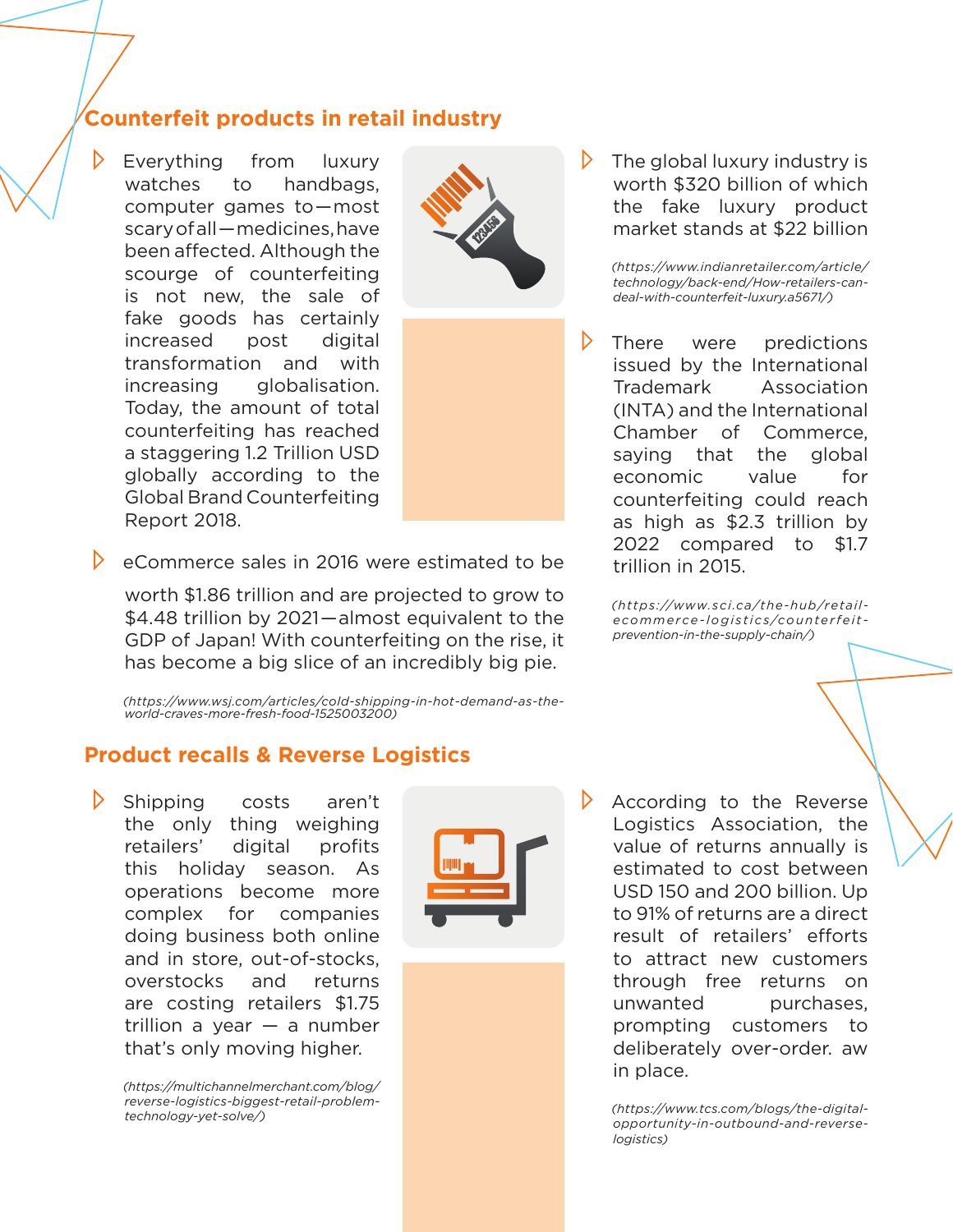HCL's Cold Chain Monitoring solution transforms how an enterprise's supply chain gains visibility & insights of the asset location, condition & integrity in near-real time. The IoT-enabled shipment integrity management solution leverages smart sensors to create an accurate, efficient & holistic view of the shipment status and condition, thus helping improve the productivity & efficiency of the supply chain network & process.

 $\triangleright$ 

#### **Features:**



 $\triangleright$  Complete Supply Chain visibility solution including a tracking device and a cloud application for monitoring anytime, anywhere



 $\triangleright$ Smart Multi-Sensor Tracker that provides asset location & condition information with global cellular connectivity and a long-lasting inbuilt battery



Interactive, Cloud-based **Dashboard** to monitor shipment status and analyze supply chain performance with near-realtime alerts



 $\triangleright$ Integration with Enterprise Systems by way of using APIs to automate workflows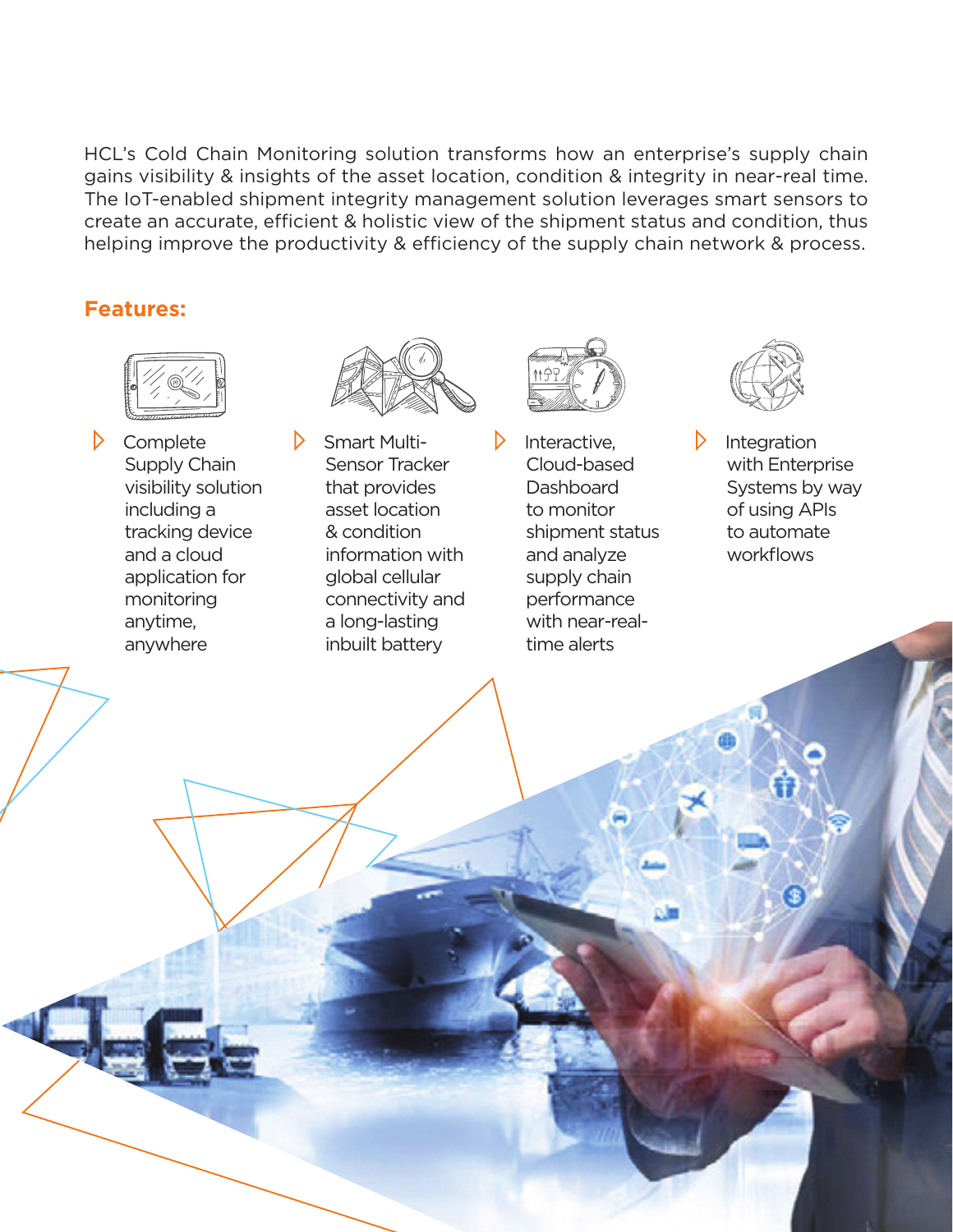The Cold Chain Logistics solution leverages IoT to monitor location, condition and integrity of perishable shipments from points of production to consumption. The solution addresses challenges w.r.t. lack of timely visibility, people dependency, and lengthy audit & compliance processes faced by a dynamic & complex multistakeholder freight value chain. Additionally, the plug & play solution creates a transparent and seamless flow of shipment ownership information. All of these lead to reduction in shipment costs & damages and improved transactional efficiencies resulting in an improved customer experience.

**Solution: Improve Asset Visibility & Traceability in a Cold Supply Chain Transaction across all stakeholders**



Get timely & only the required contextual data from sensors monitoring multiple condition parameters, regardless of the mode of transport.

**Realise up to 90% reduction in shipment damages.**



Keep Track of the Chain of Custody even as the shipment changes multiple hands during its journey by leveraging IoT & automation.

**Create a Tamperproof Network of Accountability & Trust.**

Utilize the power of Proactive Alerts to immediately address situations of Compromise in Shipment conditon & integrity.

**Improve SLA Compliance rates by up to 50% across the network.**

## **Benefits:**

- Drive **Cost Savings & Improved Operational Efficiencies** by filtering out the noise (excessive, irrelevant data) at the edge and letting the system push alerts & corrective notifications, proactively
- $\triangleright$  Document & track Change of Ownership of shipments accurately and efficiently to **satisfy Audit Trail requirements** and avoid disputes
- **Prove Your Network's Commitment to Quality Control & Cold Chain Compliance** by tracking the location & condition of your Assets/Shipments in near-real-time
- Realise the benefits of Smart Contracts powered by  $I \circ T + B I$  Blockchain in the form of **Faster, Safer, and Cheaper Transactions**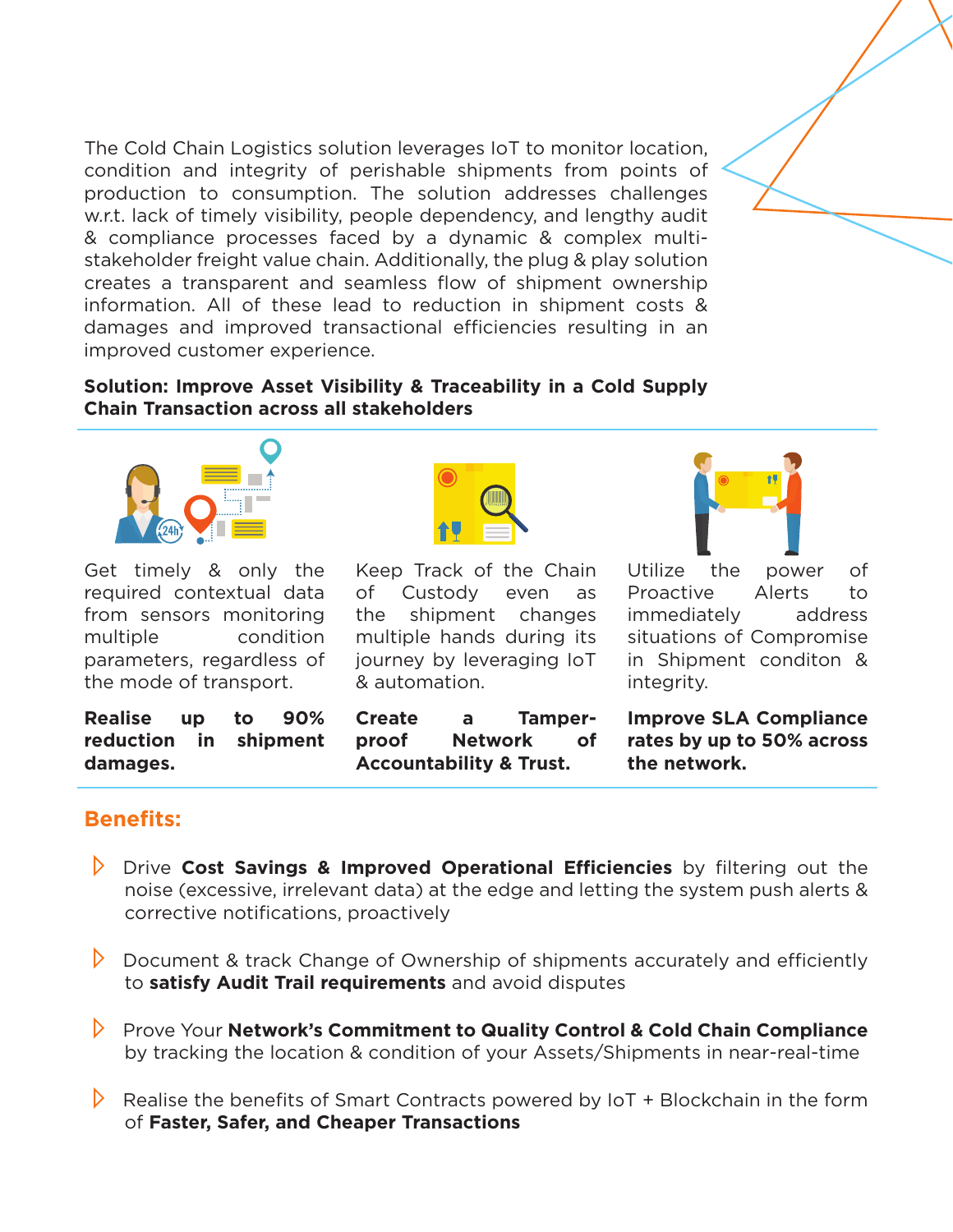### **We have developed End-to-End IoT offerings for organizations across different IoT Maturity Levels**



- Platform hosting and Micro-services
- High Performance Analytics and Insight as-a-service
- Uptime Assurance -24x7 support